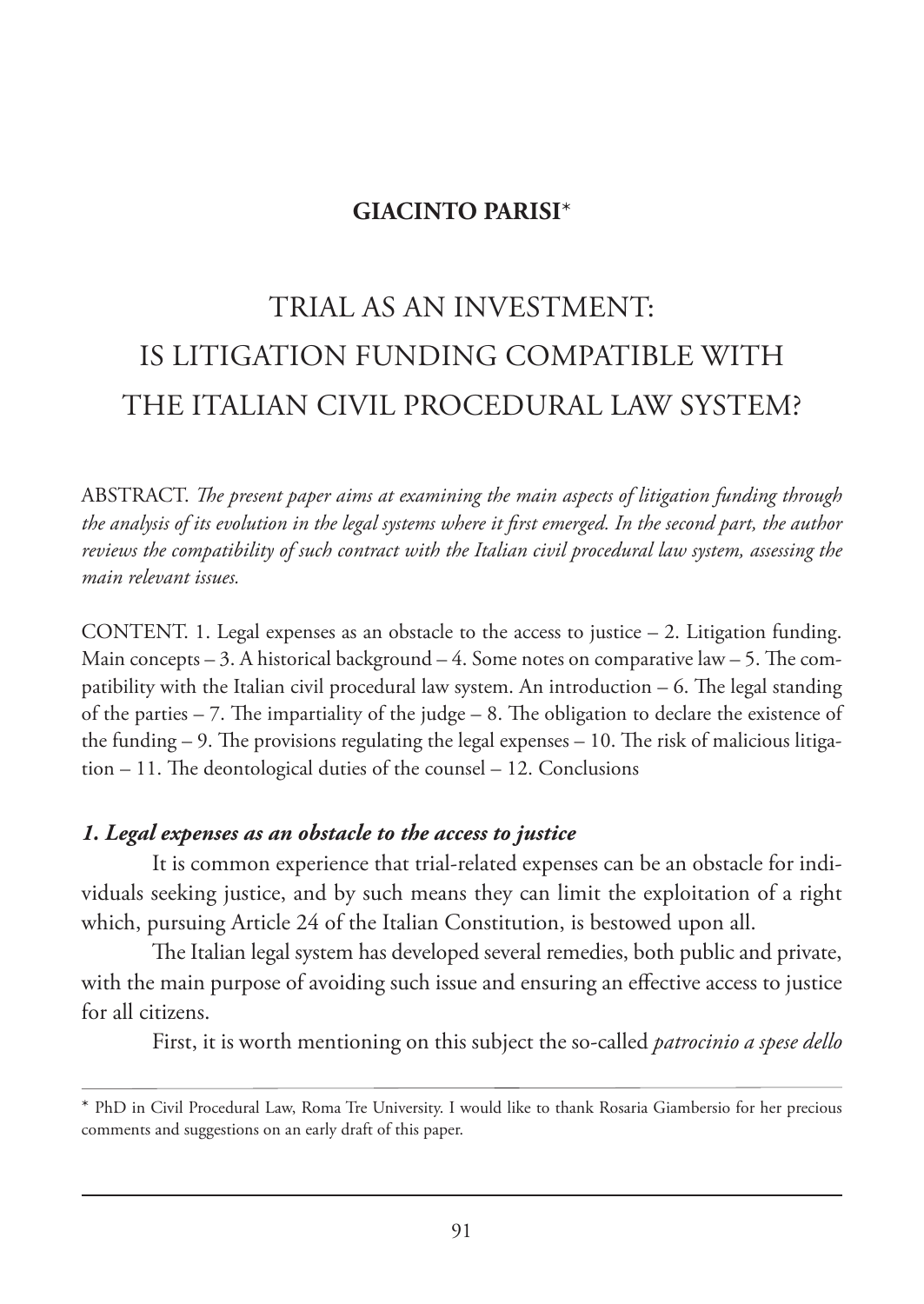*Stato* (legal assistance paid by the State), set forth by Articles 74 *et seq.* of the d.p.r. 115/2002, which consists in an advancement of the trial-related legal expenses in favor of individuals whose taxable income as per the last filed tax return (to be intended as the one declared for the purposes of the so-called IRPEF, the tax imposed on individuals) does not exceed 9,926.22 euros.<sup>1</sup> However, individuals with an income higher than such amount, which is updated every year on the basis of the data collected by the *Istituto Nazionale di Statistica* (ISTAT), cannot have access to such assistance. Such remedy is then quite limited in its application.

Among private law remedies, on the other hand, it is worth mentioning insurance policies<sup>2</sup> that have the (either partial or exclusive) aim to cover the legal expenses required by law to defendants in the case of legal proceedings initiated against them.<sup>3</sup>

The same goal can also be achieved by a factoring contract, according to which one sells without recourse (*pro soluto*) credits to another individual, who will subsequently try and retrieve, also by means of a trial, the credits he/she acquired.<sup>4</sup>

Lastly, legal assistance services offered by various kinds of labor organizations in favor of their members also serve the purpose of allowing the access to justice for all individuals, regardless of their financial resources.

## *2. Litigation funding. Main concepts*

Litigation funding is today to be included among private law remedies aimed at supporting access to trial.<sup>5</sup> Although it has been employed for centuries in foreign

<sup>1</sup> As a result of the granting of this benefit, some expenses that the law puts upon the party are paid by the latter only in case of conviction, whereas others are paid by the State only (Article 131). The State then proceeds to retrieve such expenses pursuing Articles 133 and 134, *i.e.*, by requesting them to the convicted counterparty or, if not possible, to the party that received the benefit, in case it obtained a financial compensation from the proceedings.

<sup>2</sup> A. TINA, *Il rimborso delle spese legali nel contratto di assicurazione*, *Giur. comm.*, 2015, 685 *et seq.*

<sup>3</sup> For example, it is common for individuals holding executive positions within a company to sign these policies in order to protect their finances in case a liability case is filed against them.

<sup>4</sup> On this regard, it is worth mentioning that Article 1261 of the Italian civil code prohibits selling credits to judges, court office clerks, attorneys and notaries in relation to rights that are litigated before the judicial authority they belong to or within the judicial district they operate in.

<sup>5</sup> For the qualification of this contract from a civil law standpoint, see I. GAMBIOLI, *Prozessfinanzierungsver-*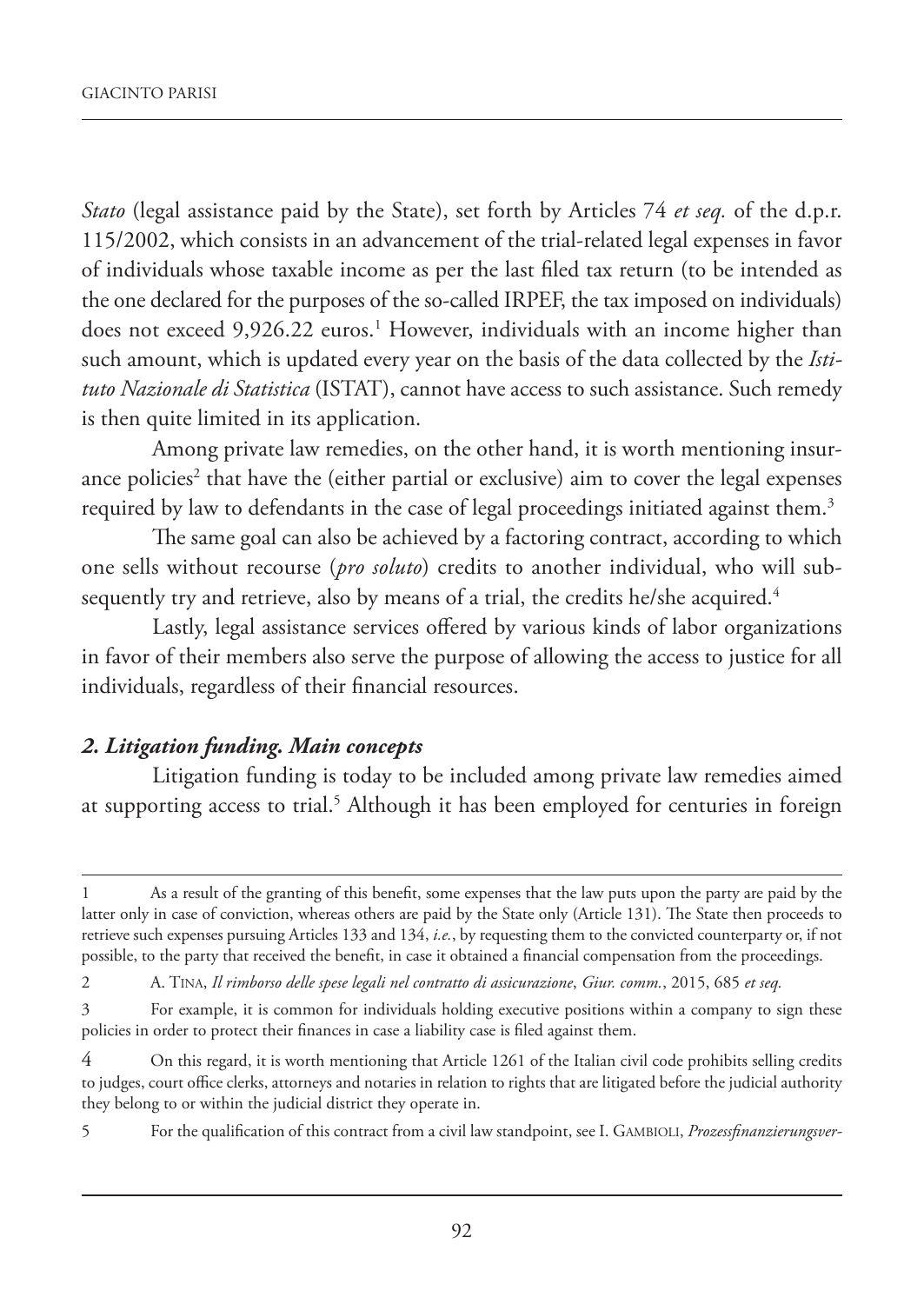legal systems, especially the common-law based ones, only recently has it been implemented by individuals in Italy and it is currently being studied by Italian scholars mainly for the aspects not related to litigation.<sup>6</sup>

In general terms, the litigation funding framework requires a subject who is not part of the litigation (a sponsor) to be willing to pay the legal expenses of one of the parties of the trial and also of the counterparty in case the financed subject is eventually convicted to reimburse such amount.

In case the financed subject wins at trial or if the parties reach an agreement, the subject has the obligation to transfer to the sponsor a percentage of what he/she is entitled to by the judgment or by the transaction. For this reason, the contract can also contain clauses that obligate the party to sell his/her future credit, thus granting the sponsor with the legal power to request the payment from the debtor.

That said, it is worth mentioning that litigation funding can take different legal shapes.

In fact, it can consist in a mortgage where the capital (plus the interests) is to be returned to the sponsor at the end of the litigation; or it can also be a contract whereby the sponsor has to pay the trial expenses, with the benefit of receiving a percentage of the outcome in case of victory of the financed subject; it can also be an insurance policy against the risk of conviction, with the legal consequence of an obligation on the sponsor to pay the legal expenses of the counterparty whenever required by the

*träge. I contratti di finanziamento della lite nei paesi di lingua tedesca*, http://fundit.unito.it/ITA/risultati/pubblica zioni.html, 23 *et seq.*

<sup>6</sup> Among the first scholars in Italy to review such issue in general terms, see E. D'ALESSANDRO, *«Contratto di finanziamento della lite»: mera operazione finanziaria finalizzata a trarre profitto dal processo civile ovvero strumento che agevola l'accesso alla tutela giurisdizionale?*, *Int'l Lis*, 2016/2017, 142 et seq.; G. M. SOLAS, *Finanziare il contenzioso: esperienze a confronto*, *Contratto e impresa*, 2016, 184 *et seq*.; L. COPPO, *Il contratto di finanziamento della lite da parte di terzi: profili sostanziali*, http://fundit.unito.it/ITA/risultati/pubblicazioni.html, 2 *et seq.* It is also worth mentioning that Turin University Law School, together with Compagnia San Paolo, Turin Bar Association and Aida (International Association of Insurance Law, district of Piemonte and Valle d'Aosta) has started a research project on the issue, and, with a specific agreement, also Cassa Forense (the entity that handles the attorneys' pension funds in Italy) joined the initiative. On this, see C. MARTINETTI, *Finanziamento delle liti in Italia*, *Giur. arb.*, 2018, 150 *et seq.* and also the website *fundit.unito.it*.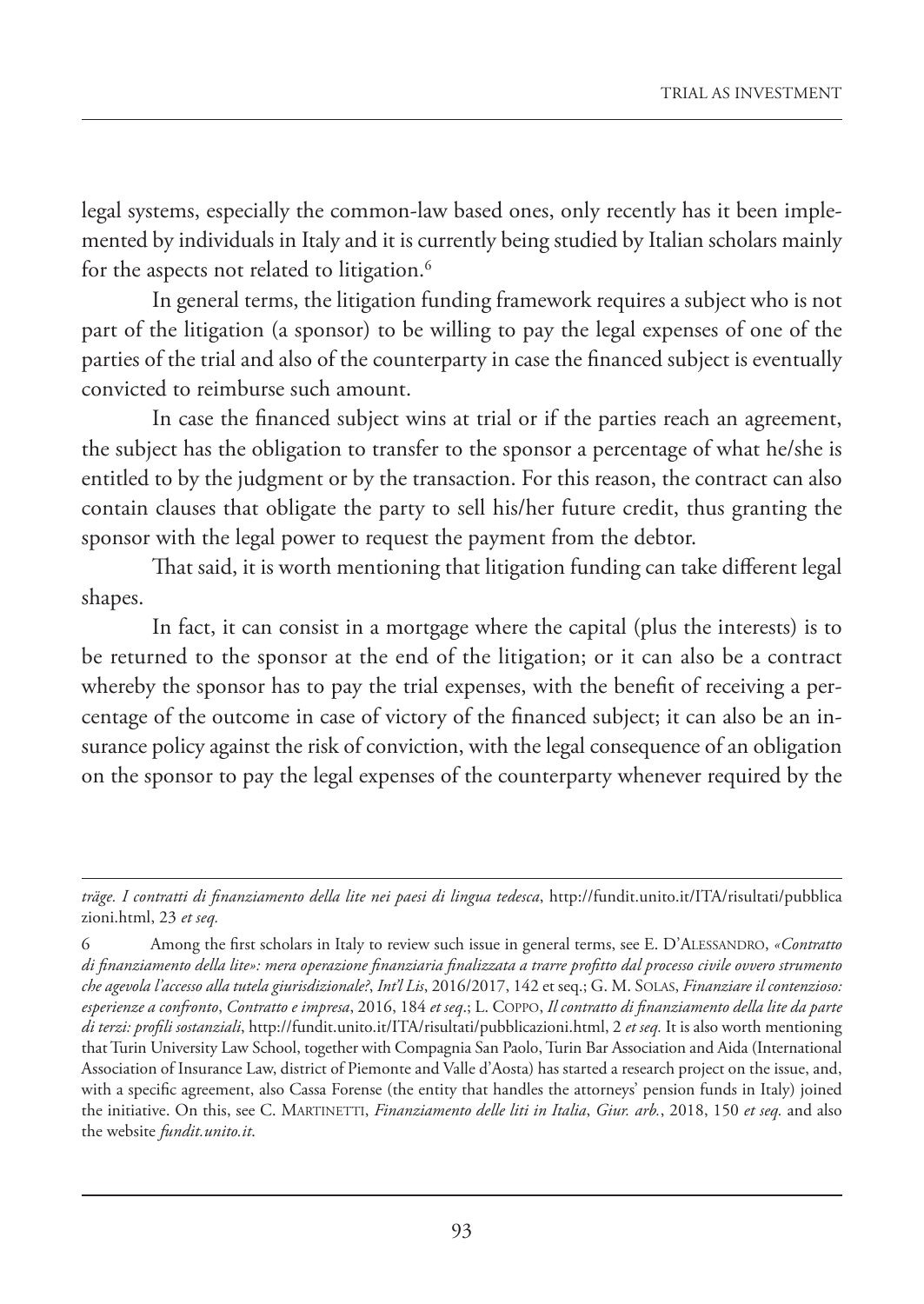Court in its judgment; it can cover all or part of the total amount of the trial expenses.7

From a subjective point of view, the funding can be dispensed by an individual (who can also be the attorney of the financed subject), a third legal subject, an insurance company, a bank, a governmental or non-governmental organization and even by a nation; on the other hand, the financed subject can also be an individual, a company or a public entity.

Depending on the different combinations of the subjects and the interests involved, and on the different shapes the agreement can take (being particularly crucial the case where the controversial right is sold to the sponsor), the sponsor's involvement in the trial can have different impacts. In fact, he/she can have a mere advisory role (socalled *passive funding*) or, on the opposite, he/she can hold the right to take litigationrelated decisions instead of the party (*active funding*) or can play a role (although less decisive) in such decision process: for example, he/she can have the prerogative to give his/her opinion on some (or all) processual choices and can reserve the right to terminate the contract in case the financed subject undertakes a litigation path he/she does not agree on.

Such contract is usually employed in high financial value litigations proceedings to ensure a profit margin for the sponsor, and in particular in trials aimed at convicting the counterparty, but also, in some cases, at establishing or assessing a right, $^8$  if such litigation can result in a financial profit for the plaintiff (and thus for the sponsor).<sup>9</sup>

Once specified that an economic analysis of law reveals very interesting issues on litigation funding and on the interests pushing a subject to sponsor a litigation,<sup>10</sup> it

10 E. D'ALESSANDRO, *«Contratto di finanziamento della lite»*, 146 *et seq.*; D. S. ABRAMS-D. L. CHEN, *A market for justice: a first empirical look at third party litigation funding*, *University of Pennsylvania journal of business law*, 2013,

<sup>7</sup> L. COPPO, *Il contratto di finanziamento della lite*, 4.

<sup>8</sup> For example, the judicial action whereby one requires to be recognized as an heir to one's estate.

<sup>9</sup> With reference to the processual role held by the financed subject, it must be noted that litigation funding, in light of the fact that the sponsor would only finance litigation proceedings that can ensure a profit margin, is mostly entered into by plaintiffs rather than defendants. Therefore, at least in principle, litigation funding in favor of a defendant is feasible only if the latter is also filing a conviction request against the plaintiff, or if the defendant is the one asserting a controversial right, *e.g.*, in case he/she files an opposition to an injunction or if he/she initiates a judicial action to request the release of any seized assets.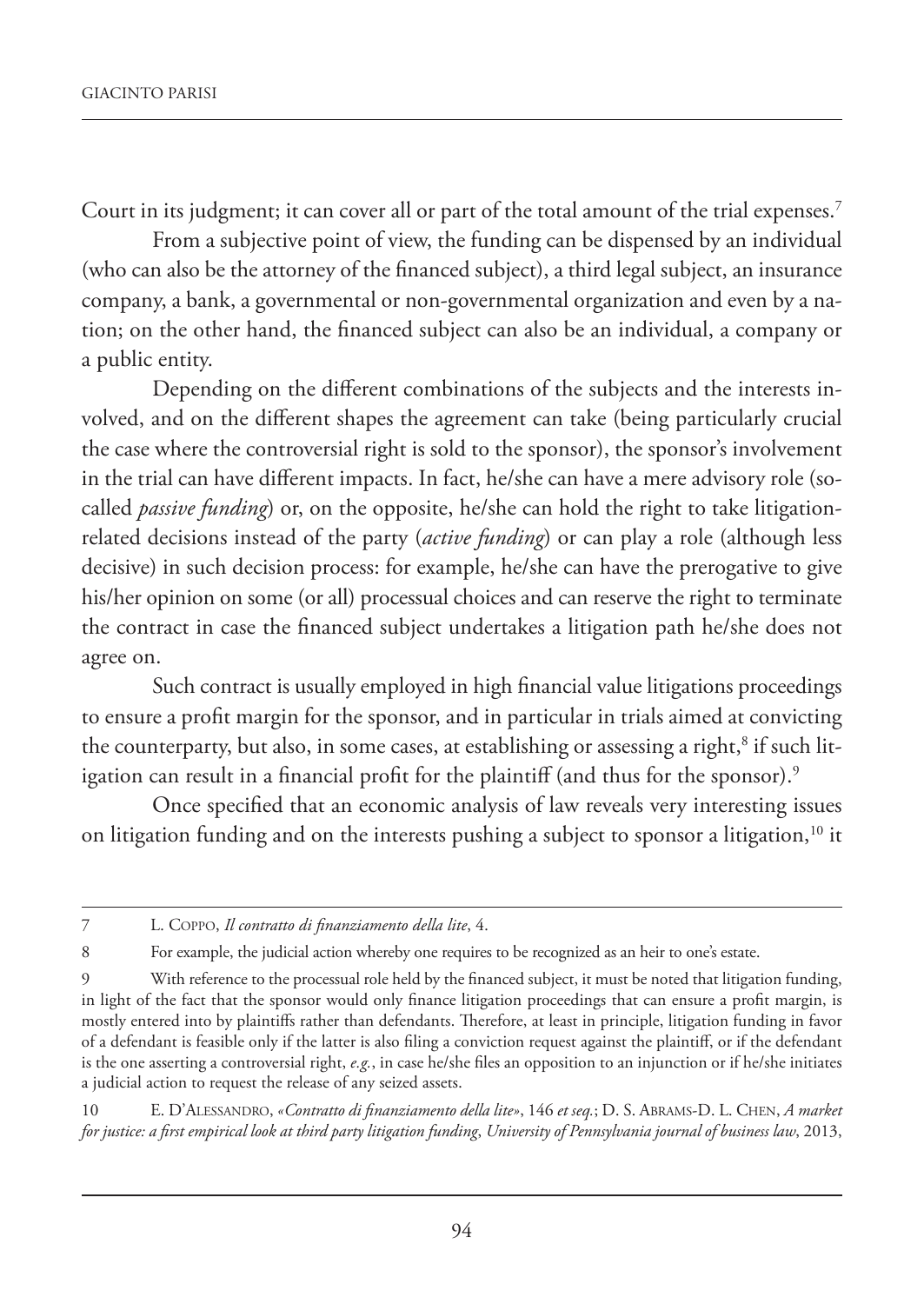is worth mentioning that the present paper will however only consider the issues that such agreement presents from a civil procedural point of view, which have so far been reviewed by Italian scholars only with regards to international arbitration.<sup>11</sup>

Thus, the present work aims at verifying the compatibility of the institute in question with the Italian procedural law system, by taking into consideration the main issues that might arise from its currently quite scarce application in Italy.

To do so, it may be convenient to start the analysis with some short considerations on the origins of the said contract and then by further exploring how this is employed in foreign legal systems, before focusing our attention on the domestic system.

# *3. A historical background*

One of the most ancient forms of third party litigation funding can be found in the Attican law of the IV-V century b.C., where the so-called sycophants (*συκοφάντης*) were professionals in the trade of litigations.12

The success of sycophants was due to the difficulty for the average citizen to bear the costs of a trial, ranging from the expenses strictly connected to the litigation to the fees of several subjects who had to be employed by the individual. In fact, as the system did not provide for a legal representation, the individual had to employ a "ghost writer" for trying to win its case, *i.e.*, a professional in charge of drafting the speeches to pronounce before the Court (*λογογράφος*) and of teaching the parties rhetoric tricks (*σοφιστής*). It was also customary for the parties to pay bribes to witnesses and jurors: an additional cost for the trial.

<sup>1088</sup> *et seq.* claim that subjects who operate in the litigation funding market are more inclined to sponsor litigation proceedings in the fields of commercial law, with written evidence, a value which is not lower than some hundred thousand dollars and a high percentage of successful results.

<sup>11</sup> On this, see P. BERNARDINI, *Third party funding in international arbitration*, *Riv. arb.*, 2017, 1 *et seq.*; S. FORNI, *Il "Third Party Funding" nell'arbitrato internazionale*, *Contratti*, 2013, 965 *et seq.* For further considerations, see also F. AROSSA, E. MARCENARO, *Awarding costs in international arbitration: rules, impact of legal traditions, party and counsel perspective*, *Dir. comm. int.*, 2016, 665 *et seq.*

<sup>12</sup> For the relevant literature, see L. COPPO, *Il contratto di finanziamento della lite*, 11 *et seq.* Among sycophants there were at least three different roles, only one of which was played by those subjects who financed a litigation undertaken by another subject in order to obtain a percentage of its positive outcome.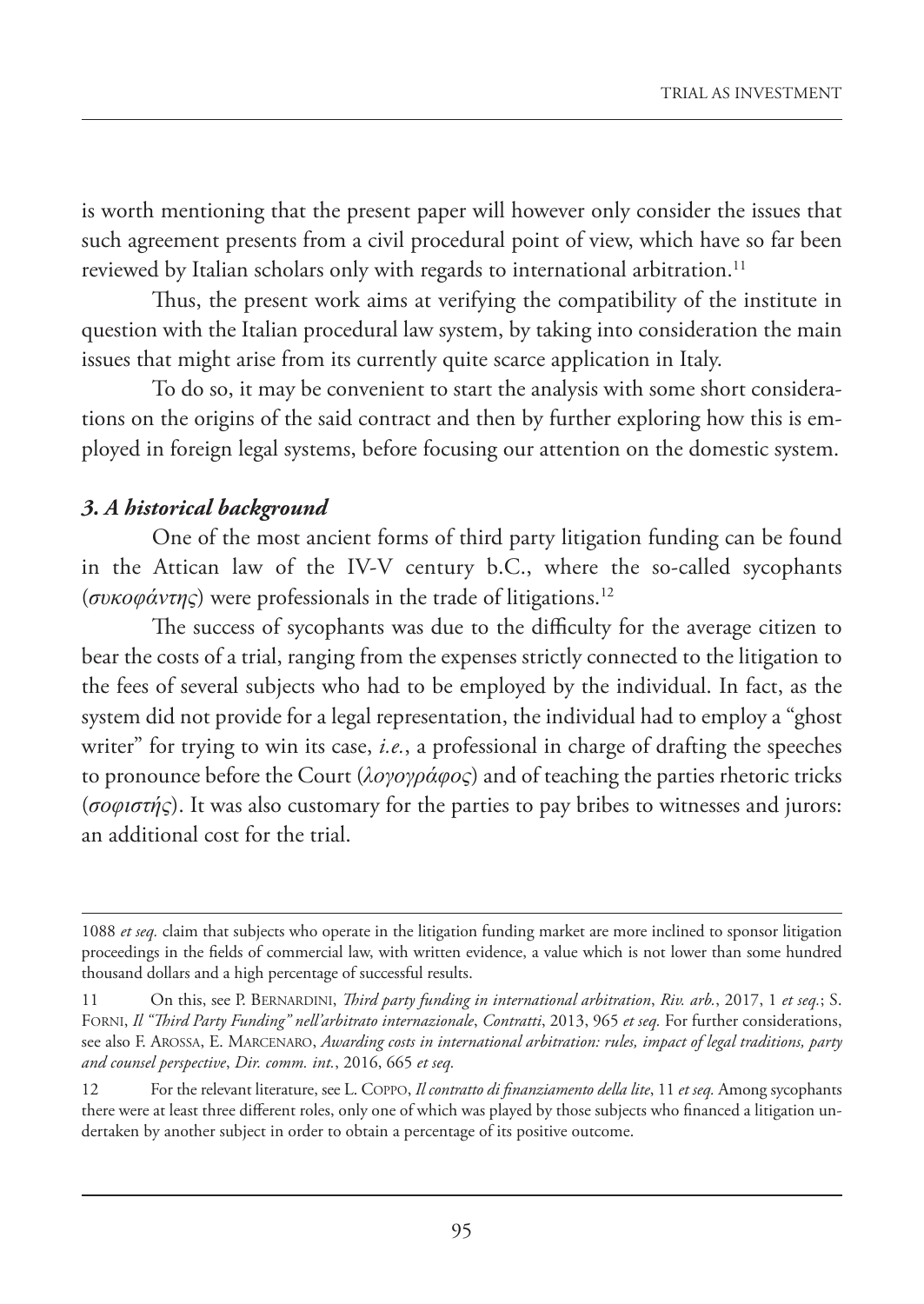Roman law also knew litigation funding, as it set forth legal provisions related to the so-called *calumniatores*, individuals who initiated litigation procedures as plaintiffs in exchange for money or other benefits.13 Usually, their employment contract consisted in an early sale of the *res litigiosa*, as the financed subject agreed to give back to the sponsor a percentage of what he/she would have achieved at the end of the litigation. The goal of the financed subject was dual: on the one hand, obtaining the necessary resources to initiate the trial and, on the other hand, being replaced during the trial by subjects of a higher social rank who were better perceived by the Court.

Roman law prohibited individuals from selling the *res litigiosa* while the litigation was ongoing: if such provision was not respected, the contract was considered void. The reason behind was possibly, on the one hand, the need to avoid that a third subject could interfere in a trial he/she had no interests in and, on the other, to dissuade slanders.

However, such provisions were very restrictive as their application was limited to contracts concluded after the beginning of the dispute and thus did not regard the agreements that were reached before then. For such reason, starting from 506 b.C., the scope was broadened in order to comprehend also sales concluded before the beginning of the trial and it was also specified that the sponsor who "acquired" the litigation could sue the financed subject only in relation to the amounts that were deposited before the beginning of the trial.<sup>14</sup>

We can identify some similarities between the rise of third party litigation funding in England and the Attican and Roman systems.<sup>15</sup>

In fact, in England, at the beginning of the Middle Ages, both the trial by ordeal and the trial by battle or by combat were potentially dangerous for the physical safety of the parties. Thus, to avoid such risk, it was very common for the parties to engage

<sup>13</sup> *Iustiniani Augusti Digesta seu Pandectae*, 3.6.1.

<sup>14</sup> The reference is to the Constitution of the Emperor Anastasio, referred to in the *Iustiniani Codex* (4.35.22), which prohibited the sale *ante litem* as a response to the several litigation proceedings initiated by individuals who were considered as men trying to "devour" others' property or fortunes. The ban would have then be confirmed by the following Constitution proclaimed by Iustinianus in 531 b.C. (*Iustiniani Codex* 4.35.23).

<sup>15</sup> For further analysis of such issues, see M. RADIN, *Maintenance by Champerty*, *California Law Review*, 24, 1935, 57 *et seq.*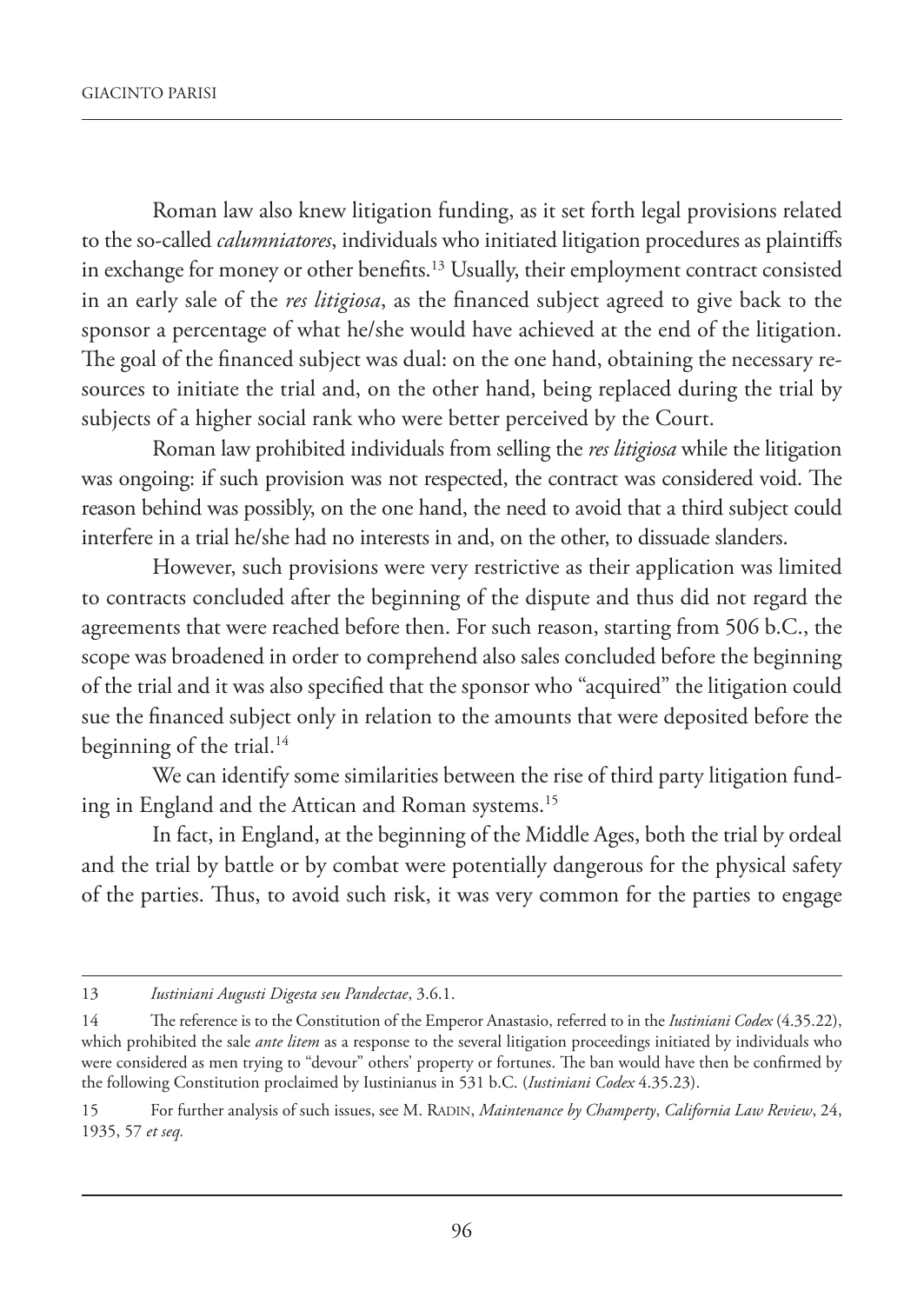"champions", who were paid to take part in the trial.<sup>16</sup>

Such tradition continued even after such processual forms ceased to exist: the champion became a subject who bought a percentage of the potential outcome of the litigation and in exchange provided payment in relation to the trial-related expenses. Considering that the large majority of proceedings at the time concerned property rights, the sponsor was usually granted a portion of the contentious land.

That is the reason why the litigation funding contract was called *champerty*, from the Latin word *campi pars* or *campi partus*, related to the expression *tenancy by champart* that described the right to dispose of somebody else's property. It could be similar to the Italian right to property called *enfiteusi*, *i.e.*, that institution allowing a subject to dispose of an estate belonging to someone else as if he/she were the owner, in exchange for money.

The sponsor, in case of a positive outcome, became the owner of the portion of the land in question, whereas the financed subject kept a right to cultivate and dispose of such.

Right at the end of the Middle Ages, it was common for feudal lords to finance their vassals in order to enable them to claim their property rights on lands belonging to other lords, asking a portion of the disputed land as a reward for the positive outcome of the trial. Thus, vassals went to Court with their noble sponsor and entourage, who exerted a persuasive and sometimes intimidatory power on the judge: feudal lords could thus weaken their enemies by enabling individuals to file an actual property claim against them and diminish the length of their lands.

In order to ward off such practice, English sovereigns drew up, starting from 1275, a range of laws that banned the parties from prompting others to start a trial (*maintenance*) in exchange for money or other benefits (*champerty*). The violation of such prohibitions was not only a civil tort but it also entailed a criminal liability, considering that *champerty* and *maintenance* were crimes.

After that, both legislation and case law focused more on the fact that third party litigation funding resulted in an increment in litigation. Thus, the contract in

<sup>16</sup> It is the so-called *campio conductivus*. For a review of such phenomenon, see P. H. WINFIELD, *The History of Conspiracy and Abuse of Legal Procedure*, Cambridge, 1921, 106 *et seq.*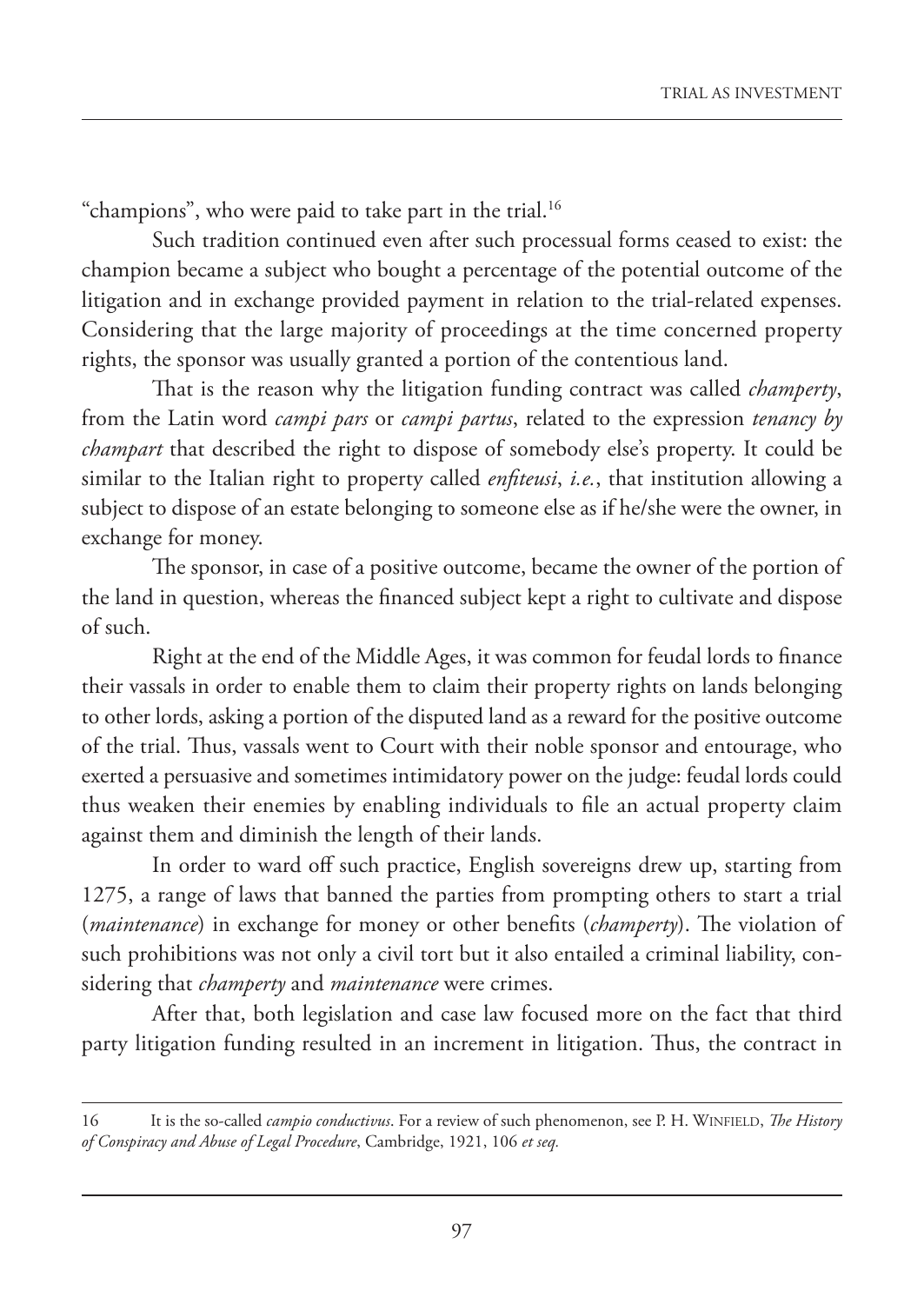question was considered legitimate only if the third sponsor had an interest in the trial that was not deemed emulative or speculative, like, for example, in case the sponsor was a close relative of the party or the loan was in any case granted for philanthropic purposes.

#### *4. Some notes on comparative law*

Coming to the modern days, each state of the United States has a different approach to the third party litigation funding agreements. Some states oppose the application of the bans against *champerty* and *maintenance* discussed above; others (and they are the majority) allow such contracts.<sup>17</sup>

The American Legal Finance Association (ALFA) was founded in 2004, adopting an ethical code for its members.18 Moreover, the ethical committee of the New York Bar Association drafted a report on some issues related to the institute.<sup>19</sup>

In Canada, such phenomenon is particularly common in relation to class actions.20

<sup>17</sup> For a detailed reconstruction of the different positions in the American states, see J. LYON, *Revolution in Progress: Third-Party Funding of American Litigation*, *UCLA Law Review*, 2010, 571 et seq., also for the case law of reference (especially 584 et seq.). In case law, please see the opinion released on 9 March 2016 by the Superior Court of the State of Delaware in the case *Charge Injection Technologies Inc. v. Du Pont de Nemours*, https://courts. delaware.gov/opinions/download.aspx?ID=238000, which claimed that the litigation funding contract was valid and effective.

<sup>18</sup> It is an association comprising the most important sponsor companies operating in the USA and has the aim to guarantee some minimal standards, in terms of correctness, ethics and transparency in the litigation funding agreements. The activities of the association, which are directed solely at consumers, are listed in more detail on the website *https://americanlegalfin.com*, where a deontological code can also be found.

<sup>19</sup> Aba Commission on ethics 20/20, *White Paper on Alternative Litigation Finance*, 2011, available on the website of the American Bar Association at: https://www.americanbar.org/content/dam/aba/administrative/ethics \_2020/20111212\_ethics\_20\_20\_alf\_white\_paper\_final\_hod\_informational\_report.authcheckdam.pdf. Such report is the result of the activities of a research group aimed at reviewing the impact of the alternative means of financing a litigation proceeding on the attorney-client relationship and on the professional and disciplinary liability of the first. Considering this, the report mainly focuses on the attorney's duties towards the financed subject and on the potential conflict of interests between the parties, but it deliberately does not analyze the opportunity of such means and their potential repercussions on civil law and litigation proceedings.

<sup>20</sup> The leading case is the one decided by the Ontario Supreme Court on 21 March 2011, *Dugal v. Manulife Financial Corporation*, 2011 ONSC 1785, www.canlii.org/en/on/onsc/doc/2011/2011onsc1785/2011onsc1785.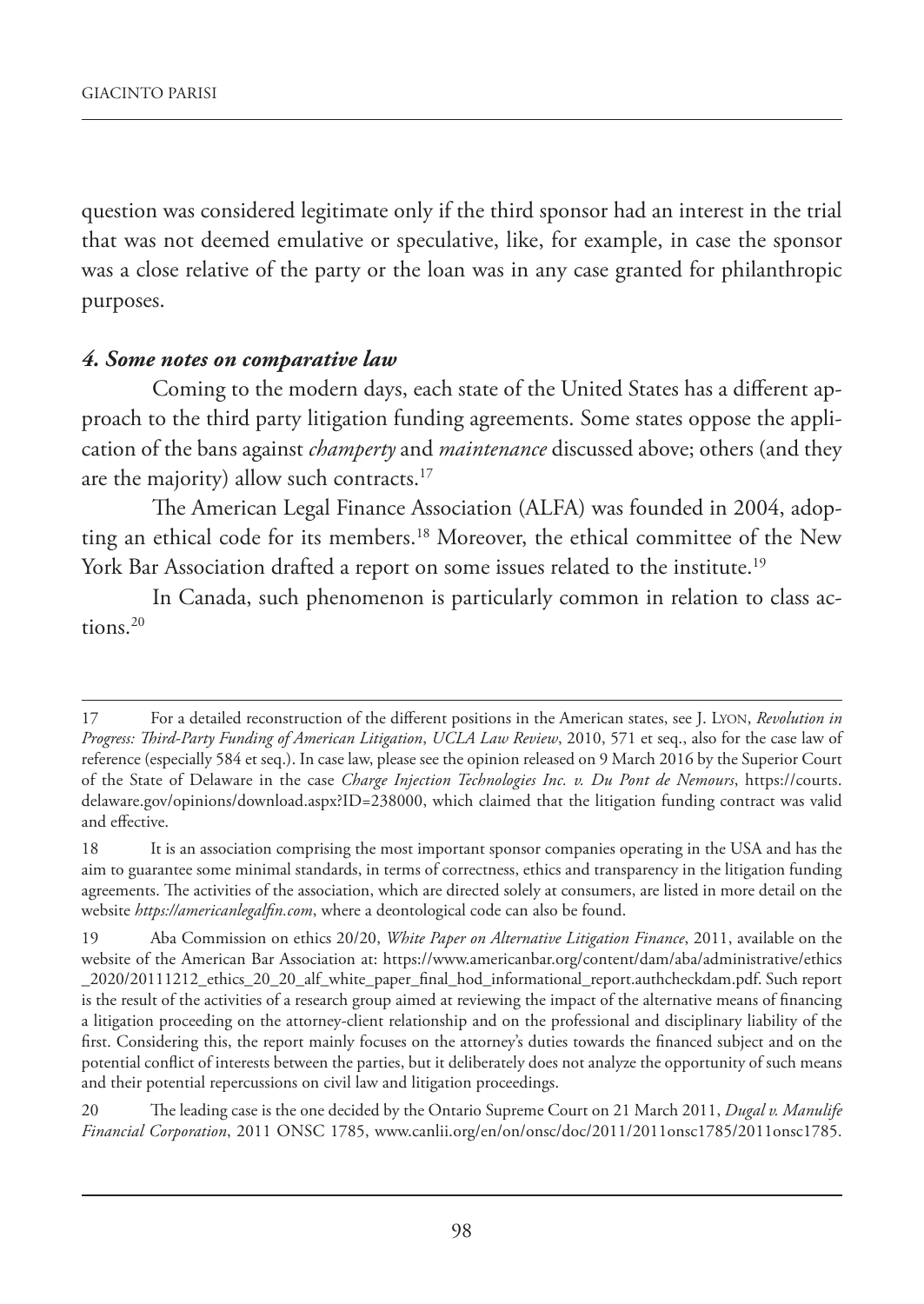England is definitely the country where the third party litigation funding is most developed. The most common model includes a third subject paying for the litigation costs in exchange for a percentage of the pecuniary fine inflicted upon the defeated party by the Court in case of a positive outcome of the trial for the sponsored individual. In case of failure, on the other hand, the sponsor loses his/her investment and he/she is usually obligated to pay for the legal expenses of the counterparty. Moreover, the Lord Chief Justice, Mr. Rupert Jackson, in his report *Review of Civil Litigation Costs* has recently expressed positive remarks on the various models of litigation funding, by stating that they are an effective way of implementing access to justice.<sup>21</sup> It is also worth mentioning that, considering that *champerty* and *maintenance* are no longer crimes under the Criminal Law Act of 1967 (although they are still suitable to originate tort liability), the possibility to sell one's judicial right to a third subject has become legitimate if the latter has a genuine commercial interest in the trial.

As previously stated, although litigation funding contracts have a specific tradition in common law systems, they are now applied also in some civil law systems and,

html. The case regarded an individual who decided to file a class action to obtain a certification declaring the admissibility of the class action itself so as to demonstrate he had the financial resources to support the judicial action. To do so, he asked the Court to validate a litigation funding agreement signed by an Irish Company, CFI, which committed itself to pay for the expenses of a trial in exchange "of 7 per cent of amount of settlement or judgment, subject to cap of \$ 5 million prior to pre-trial and \$ 10 million thereafter». The contents of the funding agreement were also reviewed by the potential class members and by the defendant. The Ontario Court had to sentence on the validity of such agreement and on its compatibility with the prohibition of *champerty* and *maintenance* aimed at protecting the justice administration «from abuse by the exploitation of vulnerable litigants" (§ 18 of the judgment). The Canadian Court firstly drew a parallel with the *contingency fee agreements* and then quoted the decision *McIntyre Estate v. Ontario* of the local Court of Appeal (Attorney General) (2002), 2002 CanLII 45046 (ON CA), 61 O. R. (3d) 257, [2002] O. J. no. 3417 (C. A.), stating that a contingency fee agreement is not *per se* prohibited by the *Champerty Act*, but the percentage attributed to the attorney needs to be evaluated, on a case by case basis, in terms of reasonableness and fairness. Thus, the Supreme Court approved the funding agreement brought to its attention because a) it concluded that the funding agreement was suitable to reach the purposes of class actions, as it enabled access to justice; b) the agreement left the control of the litigation to the representative plaintiff; c) the percentage agreed in favor of the sponsor (seven per cent) seemed reasonable, also in light of the risk undertaken by the latter, and even more of the existing coverage cap (five million Canadian dollars in case of a transaction during the pre-trial phase and ten million Canadian dollars in case the transaction took place after that).

<sup>21</sup> Lord Jackson, *Review of Civil Litigation Costs: Final Report*, 2009, Ministry of Justice (https://www. judiciary.gov.uk/wp-content/uploads/JCO/Documents/Reports/jackson-final-report-140110.pdf), 335, § 4.4.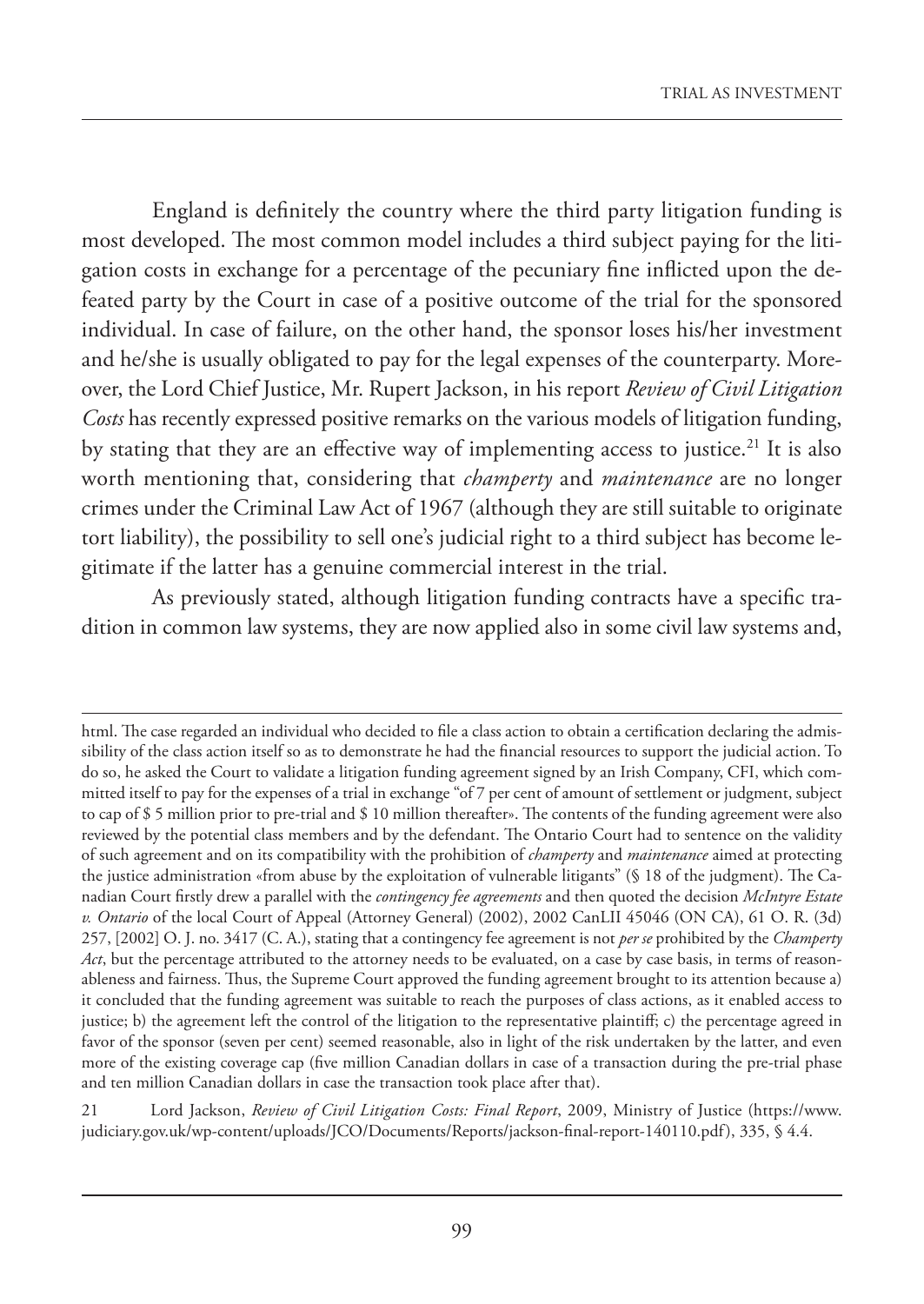in particular, in the German one.<sup>22</sup>

In fact, German case law provided that the *Prozessfinanzierungsverträge* are not contrary to public policy pursuing § 138 *Bürgerliches Gesetzbuch* (BGB); on the contrary, case law has claimed that said agreements, as commendably aimed at enabling the access to trial (*der Zugang zum Recht*), are valid and legitimate, and are not deemed to cause a misbalance between the parties, as they are mainly addressed to the plaintiff and not the defendant, in full coherence with their function of allowing individuals to file for a trial regardless of their financial condition.<sup>23</sup>

The Austrian<sup>24</sup> and Swiss<sup>25</sup> case law have reached similar conclusions and have then considered litigation funding agreements as legitimate.

In France, such phenomenon is more limited, although in the past few years there have been some judgments that have incidentally stated that the "*contrat de financement de procès est sui generis et inconnu des Etats membres de l'Union Européenne à l'exception des pays de culture juridique germanique.*"26

24 *Der Oberste Gerichtshof* (OGH), 27 March 2013, 6 Ob 224712b, https://www.ris.bka.gv.at/Jus/, which expressly states that § 879, Abs. 2, n. 2 does not make the litigation funding agreement void, as such provision only refers to attorneys, notaries, tax consultants and auditors.

25 Federal Court, 10 December 2004, 131/223, http://www.servat.unibe.ch/dfr/c1131223.html, and also Federal Court, 22 January 2015, 2C\_814/04, *ibid.*

<sup>22</sup> For an interesting analysis on this, see I. GAMBIOLI, *Prozessfinanzierungsverträge*, 2 *et seq.*

<sup>23</sup> *Oberlandesgericht* (OLG) *München*, *Urteil* 31 March 2015, 15 U 2227/14, which considered as valid and effective a litigation funding agreement whereby the sponsor would have obtained 50 per cent of the amount liquidated by the Court to the financed subject, in consideration of the complexity of the litigation in question and, consequently, the uncertain nature of the results. The German judges thought that such agreement did not meet neither the requirements of § 138 *Bürgerliches Gesetzbuch* (BGB) – thus it was not immoral – nor the ones of § 49 *Bundesrechtsanwaltsordnung* (BRAO), in its version valid before 30 June 2008 (on the prohibition of the contingency fee) as they both refer only to the attorney's fees and cannot then be applied on the *Prozessfinanzierer*. Finally, § 34 of the decision, states that if the *Prozessfinanzierungsvertrag* was declared void, this would be to the detriment of the financed subject (who would have to pay, unexpectedly, the trial expenses) and not only of the sponsor.

<sup>26</sup> It is the judgment of 17 June 2006, RG no. 05/01038, released by *Cour d'appel* of Versailles, *www.legifrance.gouv.fr*, which reviewed a matter originating from a litigation funding agreement concluded by the Australian company *Jancom* and the German company *Foris* in relation to an arbitration procedure initiated against the French company *Onix*. *Jancom* had lost the case and wanted *Foris* to pay for the expenses: *Foris*, on the other hand, claimed that it was supposed to pay only within the limits of the agreed cap coverage agreed. As *Onix* did not receive what it was entitled to within the arbitration procedure by neither *Jancom* nor *Foris*, it went before the Nanterre Court.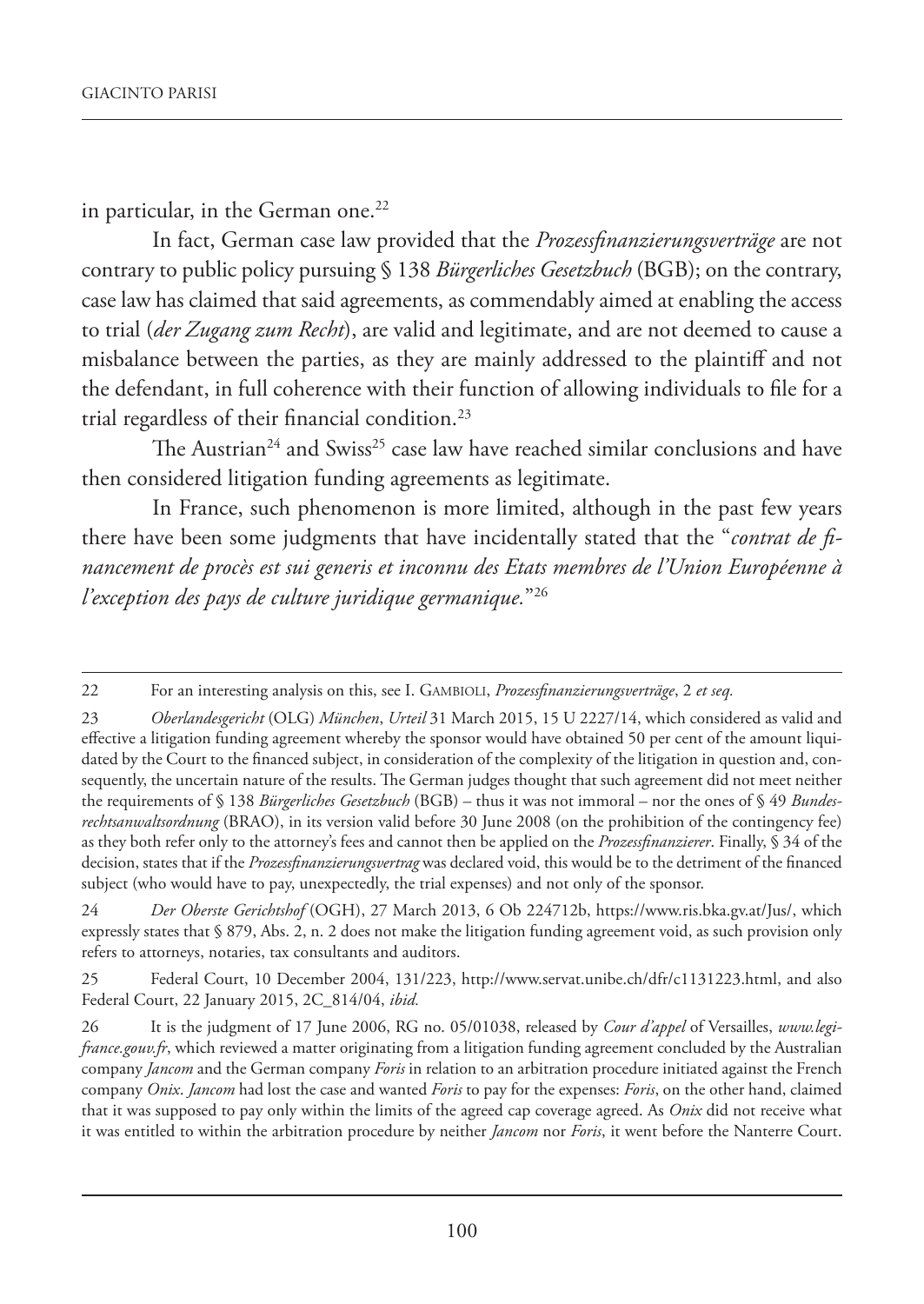In 2014, the *Club des Juristes* published a report on litigation funding and, after some discussion, the *Conseil National des Barraux* adopted in 2017 some deontological guidelines on the matter.<sup>27</sup>

In Spain, the issue has been analyzed by some scholars,<sup>28</sup> but it is not practiced in Court.

On the other hand, European law increased attention on such agreements. In particular, Recommendation 2013/396/EU on common principles for injunctive and compensatory collective redress mechanisms in EU countries and its accompanying communication explicitly refer to litigation funding in case of class actions, setting out a series of principles to respect: transparency on the origins of the funds; the power of the judge to suspend the trial in case of a conflict of interests or a lack of resources of one party whether it has been asked to pay the expenses to the counterparty; the surveillance by (a not better specified) public authority on the agreements.

Similar provisions are embodied in Article 16 of the Proposal of Recommendation of the European Parliament of 6 June 2017, which provides some advice to the Commission concerning the adoption of minimal common standards of civil procedure in the European Union.

# *5. The compatibility with the Italian civil procedural law system. An introduction*

Based on the outcomes of the historical and comparative review undertaken above, we can now proceed to verify the compatibility of the litigation funding agreements with the main principles regulating the domestic processual system.

As we stated above, such contract is not currently governed by the Italian law

The French judge, in both the first and second instance, claimed a lack of jurisdiction, stating that France had no jurisdiction over the case neither in application of Article 2 of the EU Regulation 44/2001 (the defendant did not have a domicile in France), nor in application of Article 5 of the same Regulation (the litigation funding could not be considered a service contract, as the provision states that in such cases the jurisdiction is attributed to the judge of the place where the service is provided).

<sup>27</sup> The integral work is available on the website www.avocatparis.org/mon-metier-davocat/publications-duconseil/rapport-sur-lefinancement-de-larbitrage-par-les-tiers.

<sup>28</sup> For example, see O. COJO MANUEL, *Third- Party Litigation Funding: Current State of Affairs and Prospects for its Further Development in Spain*, *European Review of Private Law*, 2014, 439 *et seq.*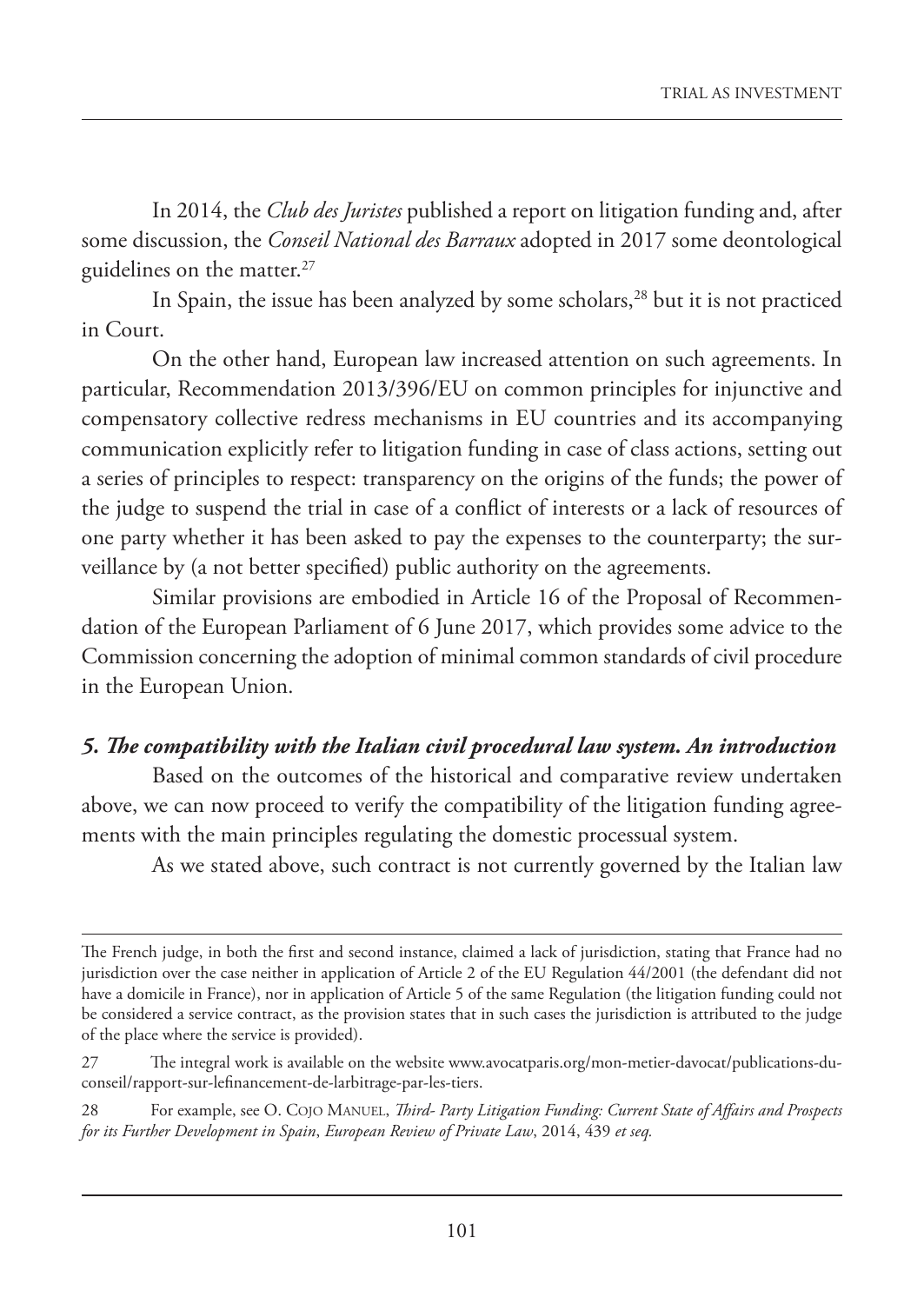system. In the absence of applicable provisions, it is up to scholars to verify whether and to what extent it can be practically and legitimately applied. Before starting such analysis, it is also worth mentioning that the following thoughts can be applied also if the sponsor is a foreign subject, considering that, pursuing Article 12 of Law 218/1995, the civil trial taking place in Italy is regulated by Italian law.

The analysis of the civil procedural law aspects of litigation funding must be carried out from different perspectives, *i.e.*, the legal standing of the parties to the agreement within the trial, their potential impact on the impartiality and independence of the judge, the obligation to declare the existence of the funding and finally the interaction between the agreement and the provisions regulating trial expenses.

It is also important to consider that, despite the commendable aim of the contract at hand, it can be used in malicious ways and it is then important for the system to take appropriate remedies so as to avoid its erroneous interpretation and application.

Further considerations can be outlined, finally, also on the deontological aspects related to the position of the legal counsel representing his/her client within a judgment financed by a third party.

#### *6. The legal standing of the parties*

The first aspect to be taken into consideration is obviously the issue of legal standing.

On this aspect, it is firstly worth considering that within a litigation funding agreement, the sponsor usually acquires a portion of the litigated credit as a warranty before the litigation begins.<sup>29</sup>

Thus, in the case where the existence of the agreement emerges within the trial, we should conclude that if it is ascertained that the financed subject started the proceedings only in the interests of the sponsor, his/her filing should be rejected – if that is the case *pro quota*, so in relation to the portion of the credit that had been sold –

<sup>29</sup> In this case, there would be the sale of a future credit, which case law considers admissible and immediately valid. See, among others, Court of Cassation, 10 December 2018, no. 31896, www.iusexplorer.it.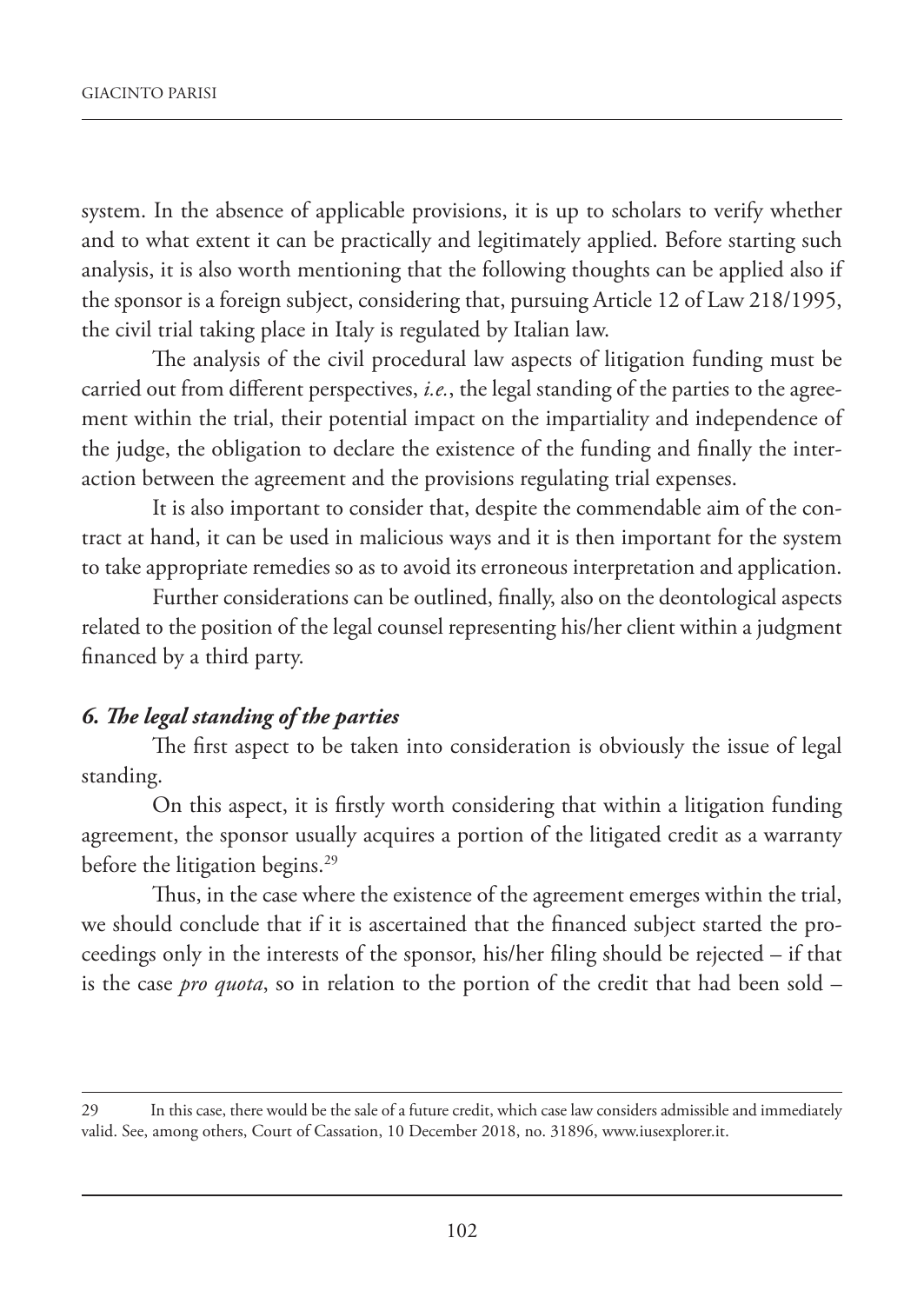given the lack of ownership of the litigated right on the plaintiff.<sup>30</sup>

As a consequence, clauses providing a sale of the credit before the beginning of the trial are difficult to apply in the Italian legal system, unless the sponsor acts as plaintiff, jointly with the financed subject whether the latter retained a part of the credit.

Obviously, as stated by Art. 111 of the Italian civil procedural code (c.p.c.), if the sale takes place after the trial started, the trial will continue between the original parties, although the sponsor will have the opportunity to intervene in the proceedings and ask for the ousting of the financed subject.

In this case, the major challenge is to identify a judicial remedy that protects the sponsor before the trial starts and insures that the financed subject complies with the agreement.

One way of achieving this would be to have a separate agreement that the parties are required to sign (pursuing the original contract) only after the trial started, whereunder the sponsor acquires the credit: in this case the sponsor would have legal standing to require the payment to the financed subject, also pursuing Article 2932 of the Italian civil code (c.c.).

Obviously, regardless of whether such clause is present or not, the sponsor has his/her own interests in the proceedings thanks to the litigation funding agreement and thus should be able to intervene in the trial initiated by the financed subject, pursuing Article 105,  $\S$  2, c.p.c.<sup>31</sup>

Furthermore, should the defendant be acquainted with the litigation funding agreement, he/she could ask the judge to summon the sponsor, pursuing Articles 106 and 269 c.p.c., in order to ask for the conviction of the latter; it could also be the judge to summon the sponsor on his/her own initiative, pursuing Article 107 c.p.c.<sup>32</sup>

<sup>30</sup> The Court, on its own initiative, shall acknowledge it in any stage and instance of the trial. See Court of Cassation, joint sessions, 16 February 2016, no. 2951, *Resp. civ. prev.*, 2017, 2, 517.

<sup>31</sup> In case the sponsor has a legal interest to support the reasons of the financed subject: on this, among others, see Court of Cassation, 30 December 2016, no. 27528, *www.iusexplorer.it*.

<sup>32</sup> On the application of such provision, see Court of Cassation, 9 January 2013, no. 315, www.iusexplorer.it.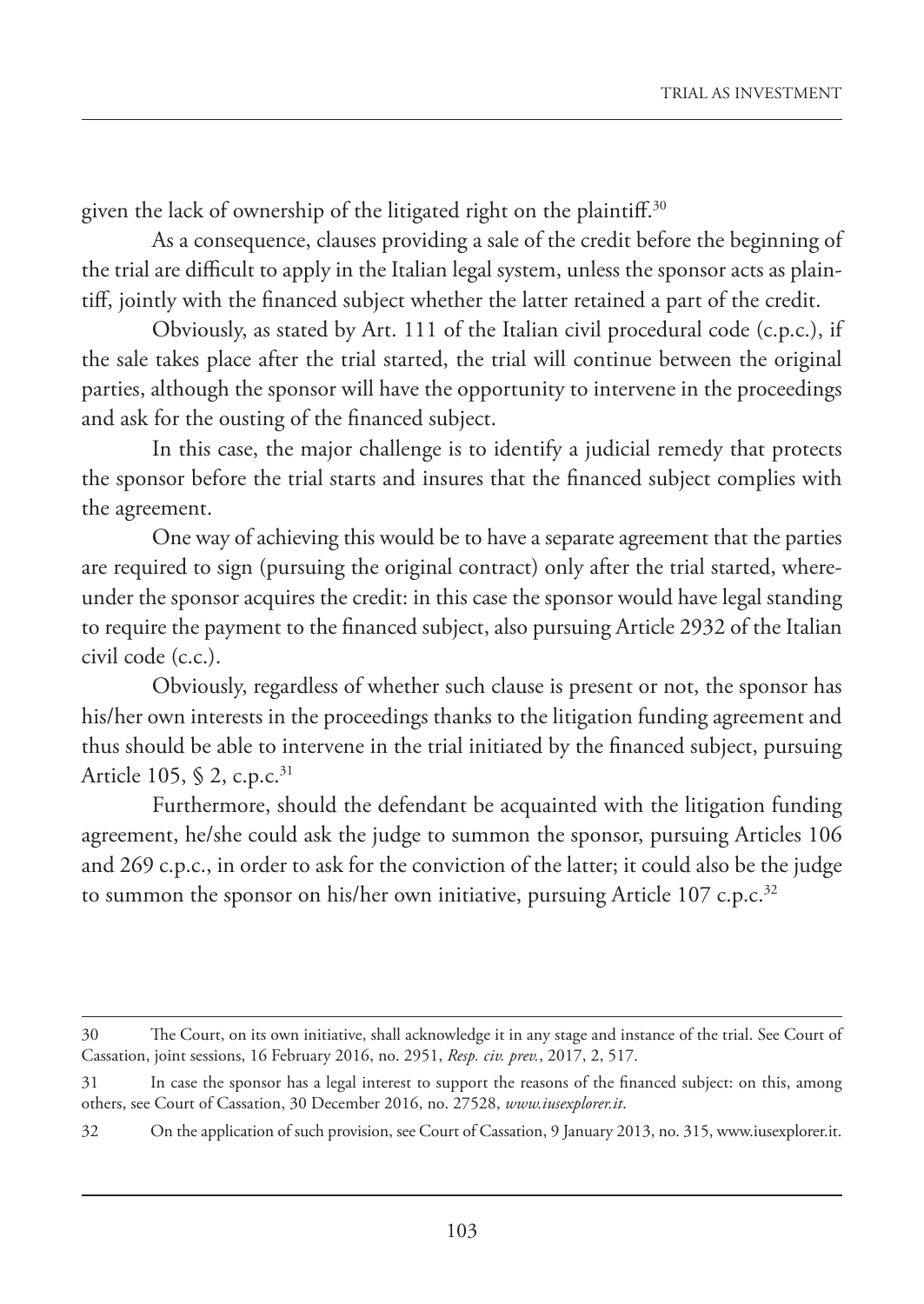## *7. The impartiality of the judge*

Shifting the focus from the parties to the subject called to decide on the trial, either a state-appointed judge or an arbitrator, $33$  one of the most interesting issues is what happens if there is a conflict of interests between the latter and the sponsor: such issue is even more problematic is case the sponsor does not intervene in the proceedings.<sup>34</sup>

As well known, Article 51, § 1, c.p.c. lists the cases in which the judge must withdraw from a given litigation: for the same reasons, he/she can be rejected by the parties. Moreover, § 2 of the same provision states that the judge can request authorization to withdraw from the engagement where deemed necessary. Similarly, Article 815 c.p.c. lists the cases in which the arbitrator can be rejected by the parties, which are the same laid down in Article 51, § 1, c.p.c.; obviously, with regard to a single proceeding, the parties of an arbitration can agree upon other cases in which the arbitrator cannot accept the engagement or can be rejected by the parties.

Besides the obvious differences, it is worth noting that both provisions mentioned above list cases in which the lack of impartiality of the judge origins from a given relationship with the parties or their appointed counsels.

Therefore, currently, the relationship with the sponsor cannot be taken into consideration, unless he/she intervenes in the judgment.

However, such conclusions do not seem satisfying, also in case the sponsor has not acquired the credit as a warranty for his/her investment. In fact, for example, in case of arbitrations and, even more so, in case of arbitrations administered by third organizations, it is not unusual for private judges or for the institute controlling the arbitration to have financial relations with the sponsors: in this case, assuming that what said above is correct, such relationship would be irrelevant unless the sponsor is a part of the judgment or an appointed counsel of the party.

Obviously, it is desirable for these cases to be regulated by the legislature in order to take into account the relationship between the sponsor and the judge. To do

<sup>33</sup> This problem was already considered in international arbitration, where it is commonly thought that there is a duty of disclosure on the private judges concerning their relationships with the parties and the sponsors.

<sup>34</sup> F. AROSSA, E. MARCENARO, *Awarding costs in international arbitration*, 665 *et seq.*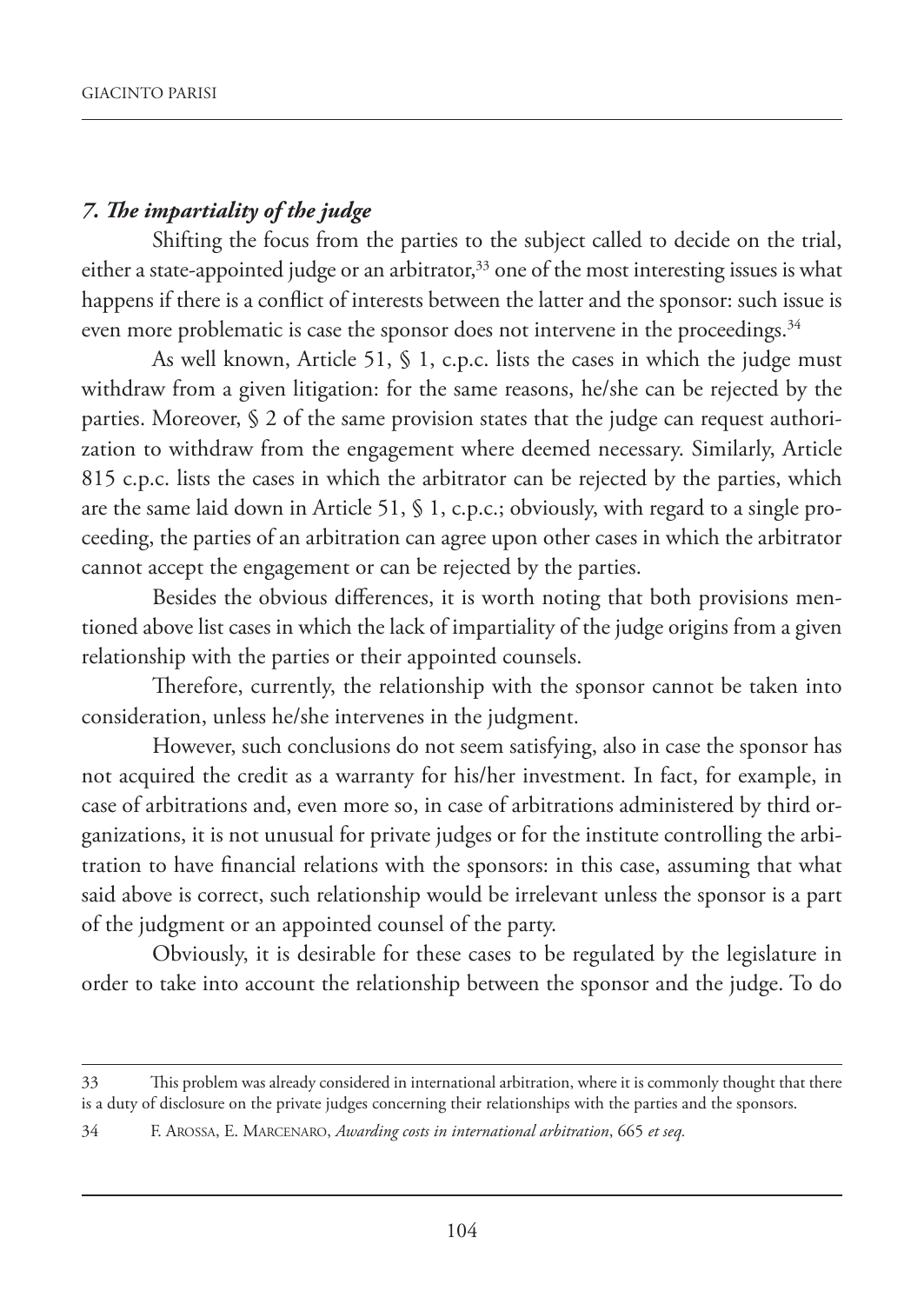so, it would also be necessary to establish an obligation on the parties to declare in the trial the existence of a litigation funding agreement: this issue will be further analyzed in the paragraph below.35

# *8. The obligation to declare the existence of the funding*

The considerations outlined above lead to wonder whether the Italian legal system requires the parties to declare before the judge if they have a litigation funding agreement and in what terms.

On this aspect, it is worth considering that, in international arbitrations, such declaration is considered as a best practice and some institutes have explicitly stated so in their regulations.<sup>36</sup> Following this example, also domestic arbitration institutes could proceed this way. On the contrary, within traditional trials (and arbitrations, in lack of the clauses referred to above), at the moment there does not seem to be an obligation on the parties in such sense. However, when possible, the judge could request the parties to exhibit the litigation funding contract, with the exception of confidential parts $37$  if necessary, although such order could conflict with the confidentiality clauses in the contract,<sup>38</sup> which however could be considered recessive before an order issued by a jurisdictional authority.<sup>39</sup> Such solution has one limit: Italian law does not provide for any remedies to force a party to comply with an exhibition order issued by a judge.

However, if during the trial a specific evidence on the existence and contents of

<sup>35</sup> On this regard, it is worth mentioning that, similarly to other arbitration organizations, Article 20 of the Regulation of the Milan Chamber of Arbitration of 2019 states that "the arbitrators shall submit their statement of independence to the Secretariat within the time limit it sets" and "in the statement of independence the arbitrator shall disclose, specifying the time and duration (…) any relationship with the parties, their counsel and any other person or entity involved in the arbitration, even on a financial relationship basis." However, in case the parties have not previously communicated the existence of a litigation funding agreement, the arbitrators have no knowledge of the existence of a third subject involved in the arbitration.

<sup>36</sup> F. AROSSA, E. MARCENARO, *Awarding costs in international arbitration*, 665 *et seq.*

<sup>37</sup> For an example on this, see *Muhammet Çap & Sehil Insaat Endustri ve Ticaret Ltd. Sti. v. Turkmenistan* (ICSID Case no. ARB/12/6), Procedural Order no. 3, 12 June 2015.

<sup>38</sup> P. BERNARDINI, *Third party funding*, 1 *et seq.*

<sup>39</sup> See Arezzo Court, 31 January 2017, no. 123, www.iusexplorer.it.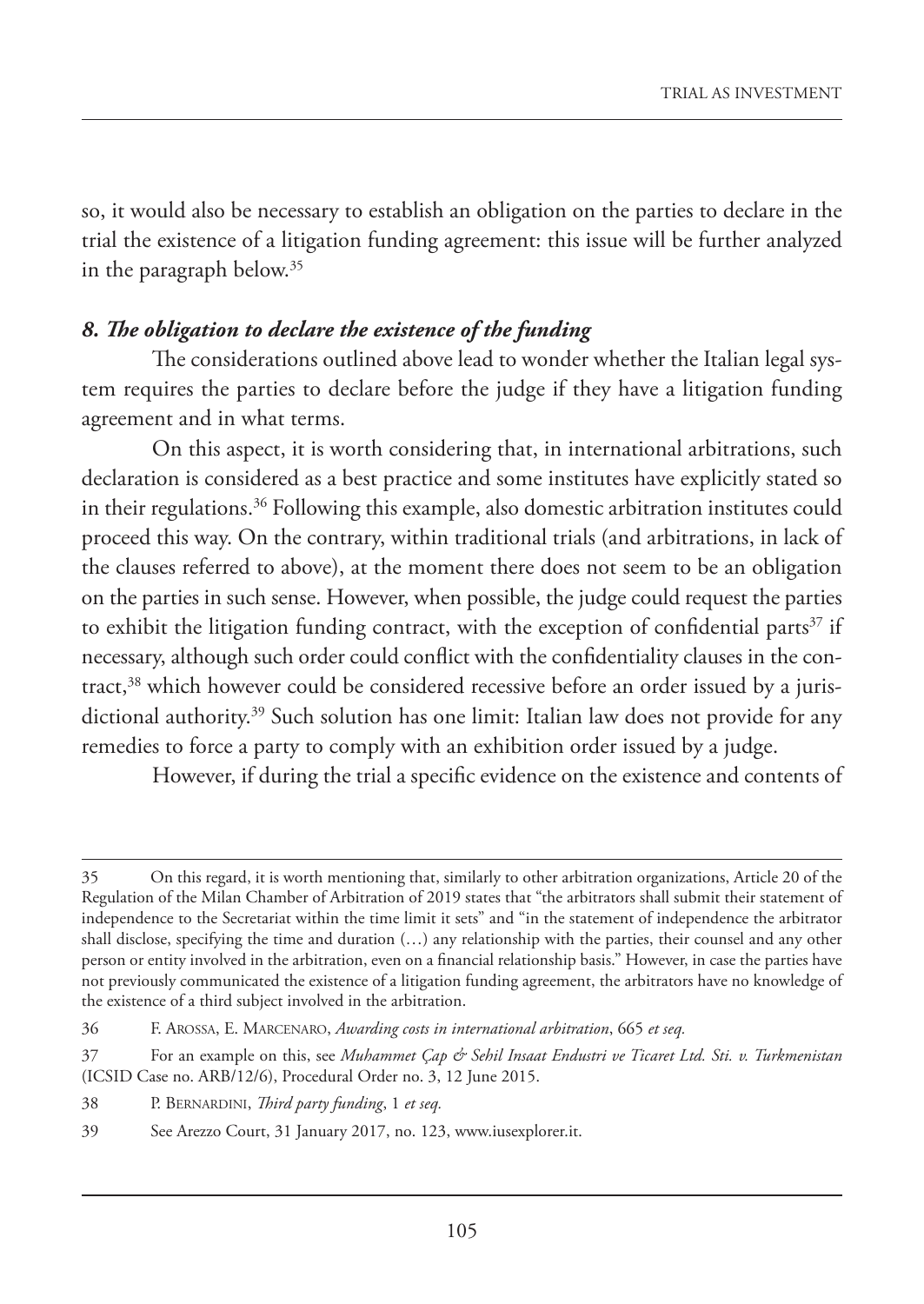the agreement emerged, the lack of compliance could be considered as a proof that confirms said existence and contents.<sup>40</sup>

*De iure condendo*, one potential solution would be to introduce in the civil trial an obligation on the party to declare such agreement when he/she initiates the trial or after the trial, if the agreement is concluded later.<sup>41</sup> Such declaration could only regard the main contents of the agreement, *i.e.*, the parties involved, either directly or not, in the funding and whether the credit was sold before the trial started, and it would serve as a solution to those independence-related issues referred to above.

Some claimed that such obligation would have negative consequences, as it could influence the judge on the merits of the case<sup>42</sup> or, at least, his/her final decision on the allocation of the trial expenses.<sup>43</sup>

Such argument, however, does not seem conclusive, as the existence of a litigation funding agreement does not seem *per se* suitable to influence the outcome of the trial, considering that the evaluation carried out by the sponsor is based on elements which, at least partially, are different from the ones taken into account by the judge. Thus, the litigation funding agreement could be considered as a mere statement from the party, like, for example, a legal opinion lodged within the trial in order to support the plaintiff.<sup>44</sup>

## *9. The provisions regulating the legal expenses*

A further issue to consider is whether, at the end of the trial, the judge can liquidate the trial expenses in favor of the sponsor or, in case of a negative outcome for the financed subject, can convict the sponsor to pay the amount: obviously only in case

<sup>40</sup> Among others, see Court of Cassation, 27 January 2017, no. 2148; Court of Cassation, 22 December 2014, no. 27231; Court of Cassation, 27 August 2004, no. 17076, all in *www.iusexplorer.it*.

<sup>41</sup> F. AROSSA, E. MARCENARO, *Awarding costs in international arbitration*, 665 *et seq.*

<sup>42</sup> Considering that the decision to sponsor a litigation proceeding depends on the likelihood of a positive outcome, judges might consider such agreement as an element pointing towards the validity of the plaintiff claim.

<sup>43</sup> F. AROSSA, E. MARCENARO, *Awarding costs in international arbitration*, 665 *et seq.*

<sup>44</sup> In this sense, see among the most recent judgments, Court of Cassation, 28 June 2018, no. 17063; Court of Cassation, 2 August 2012, no. 13914, both at www.iusexplorer.it.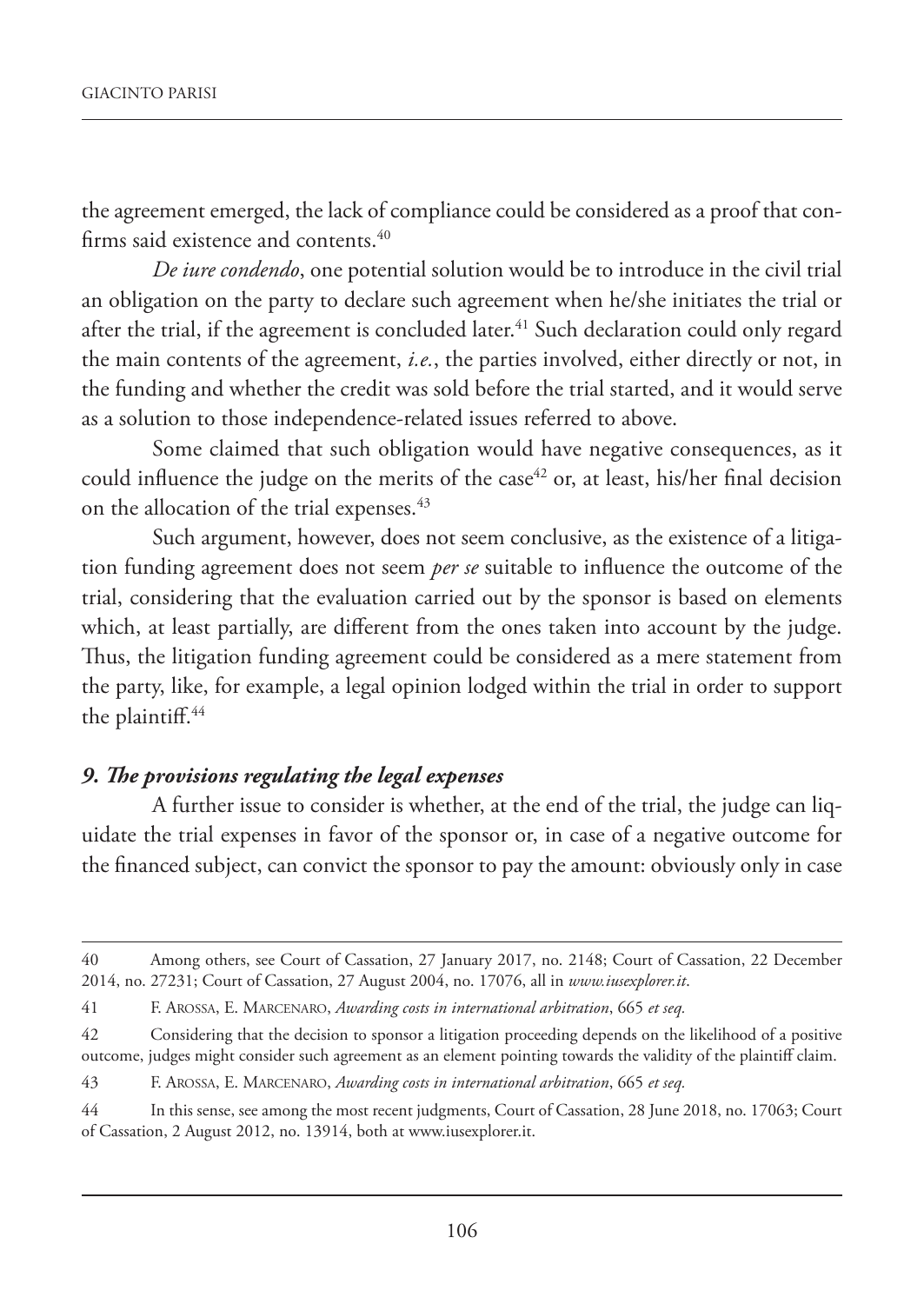the latter is a party of the proceedings.

At present, such scenario does not seem possible, considering that, pursuing Article 91 *et seq.* c.p.c., the trial expenses can be liquidated only in favor of the party or of the legal counsel, the latter in case he/she declared to have anticipated such expenses and his/her fees have not been paid. At the same time, the order to pay the expenses of the counterparty can be issued against the party and, besides that, only against its representatives and subjects holding a power of attorney, pursuing Article 94 c.p.c.

However, in abstract it is possible for the financed subject to ask the Court to be exonerated from liability and to file a request for the sponsor to sustain the costs of the trial.

Similarly, under the ligation funding agreement and in cases where he/she has not acquired the credit, the sponsor can intervene in the trial and request that the financed subject be ordered to transfer him/her a portion of the award recognized by the Court, besides the expenses paid by the counterparty.

It must be said that such solutions, although in principle viable, require the sponsor to be highly involved in the trial, whereas in the other legal systems he/she does not formally become a party of the litigation.

Another very common issue is whether the financed subject can ask the counterparty to compensate him/her for the payments he/she made in relation to the agreement.

To address such issue, it is necessary to first clarify the nature of the percentage of the *res litigiosa* that is recognized to the sponsor in case of a positive outcome for the financed subject.45

In other terms, if that payment is considered as a cost, it cannot be sustained by the counterparty, as it is not technically a trial expense, considering that such expenses are limited to the fees of the counsels and the taxes paid in the context of the trial.

On the contrary, if the percentage of the *res litigiosa* is considered a detriment that the financed subject had to pay so as to have access to justice, this could be considered as a cost of the trial, which the losing defendant could then be convicted to pay pursuing Article 1224, § 2, c.c. The obligation referred to above shall obviously apply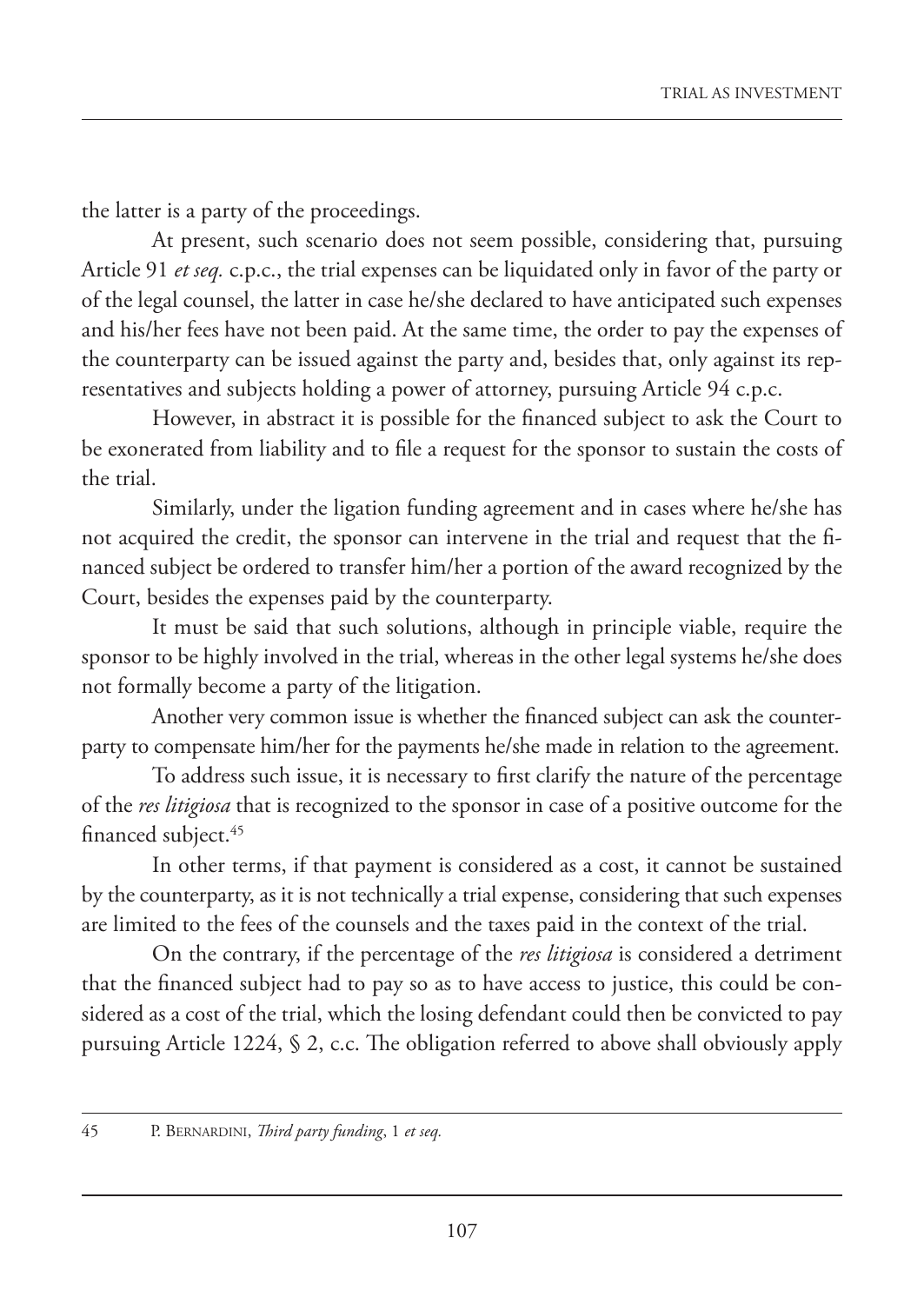only if the plaintiff proves within the trial that he/she paid such amount and that, in lack of other economic resources to sustain the trial expenses, the agreement was the only way he/she had to initiate a judicial proceeding.<sup>46</sup>

### *10. The risk of malicious litigation*

Another issue which was already outlined in the historical background is the potential malicious employment of litigation by the sponsor.

The claim of the plaintiff could in fact be specious and financed only to damage another subject, for business-related or even political reasons.<sup>47</sup>

Such issues have all been faced, also recently, by foreign legal systems and have contributed to create some serious doubts on the admissibility of the litigation funding, which could be seen in this light as instrumental in increasing ligation<sup>48</sup> by using trials for unlawful purposes.

In fact, the first European law provisions on the matter already mentioned above represent an attempt to avoid such negative consequences.

For example, Article 16, § 1, letter b), of the proposal of Resolution of the European Parliament of 6 June 2017 on the adoption of common minimal standards of civil procedure in the European Union sets out the prohibition for a competitor or an employee of the defendant to sponsor a class action against the latter.

Such approach must be considered positive, as it does not prohibit litigation funding in itself, which, as already mentioned, has in principle a commendable aim, but avoids a malicious employment of the instrument.

<sup>46</sup> On this, it can be mentioned the principle of law stated by Milan Court, 21 July 2016, no. 9205, www.eclegal.it, 27 September 2016, with a note of G. Parisi, which recognized to the winning party in trial, as damages pursuing Article 1224 c.c., the reimbursement of the expenses paid to initiate the optional mediation proceedings.

<sup>47</sup> On this, the example of Paula Jones is extremely famous. She sued her employer, who was at the time the Arkansas Governor and future President of the United States, Bill Clinton, only thanks to the financial sponsorship from a powerful political opponent of the latter: the case is *Clinton v. Jones*, 520 US 681 (1997); *Jones v. Clinton*, 72 F.3d 1354 (8th Cir. 1996).

<sup>48</sup> Actually, one of the most frequent criticism within foreign systems on the litigation funding is that such can lead to an increment of litigation, with a consequent prolongation of the length of the trial. On this, among others, see D. S. ABRAMS, D. L. CHEN, *A market for justice*, 1075 *et seq.*, on a study on the Australian law system.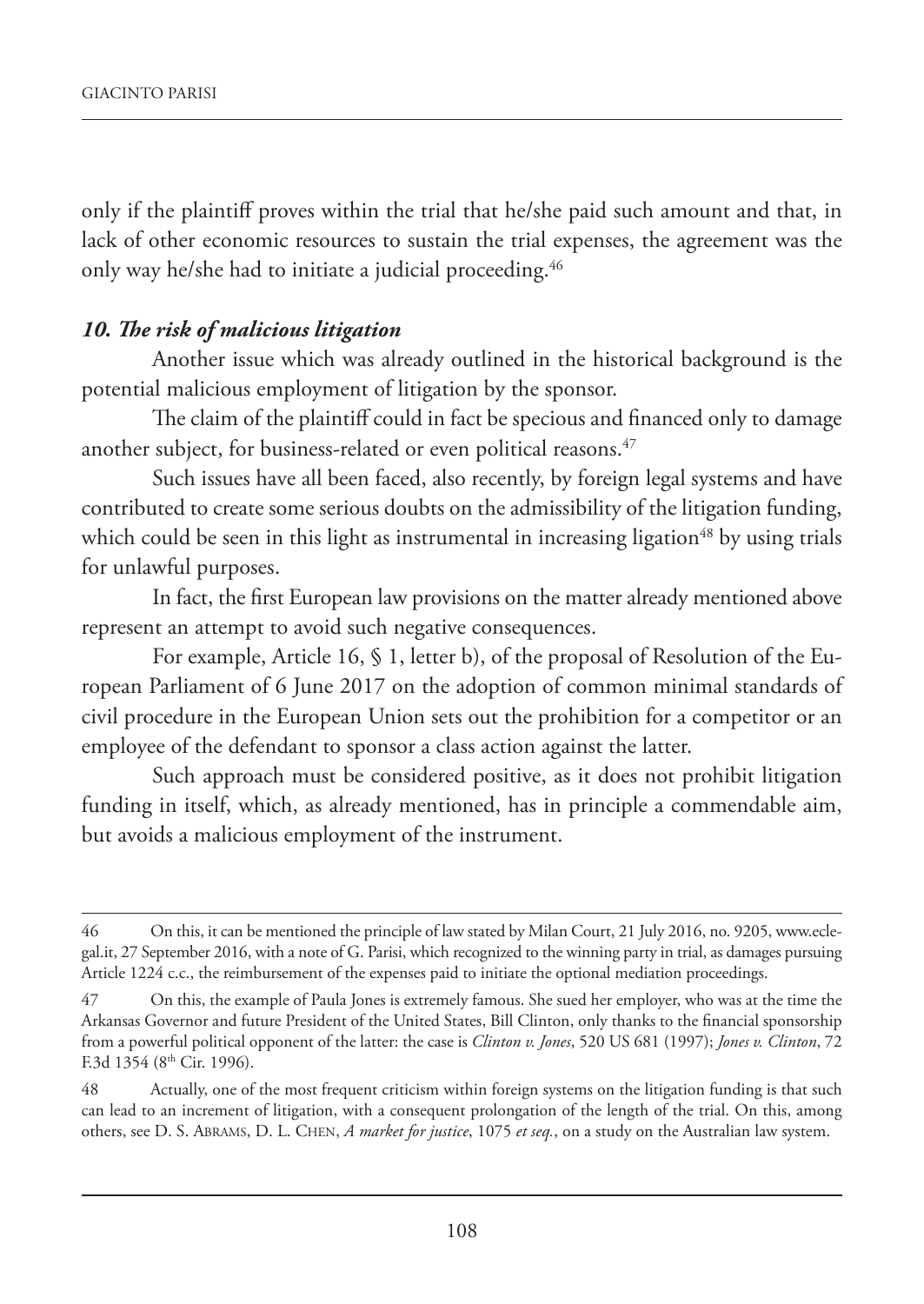In Italy such consequences can be avoided by a strict application of the remedies already present in our legal system, *e.g.*, the conviction of the party acting with malicious intent or serious negligence within the trial, pursuing Article 96 c.p.c. $49$  Such remedy, however, could be used directly against the sponsor only if he/she is a party of the trial: otherwise, the defendant can separately sue him/her to have him/her declared liable for enabling the financed subject to maliciously initiate a trial against himself/herself.

# *11. The deontological duties of the counsel*

The issue of the compatibility of the litigation funding with the Italian processual system involves also some aspects related to the legal provisions, also of deontological nature, regulating the legal counsels' activities.

One of the first matters that arise on this aspect is related to the duty of confidentiality of the attorney. As set out in Article 28 of the deontological code approved by the *Consiglio nazionale forense* (National Bar Association) on 31 January 2014, regardless of the subject who actually appoints the attorney as a legal counsel for the party, the counsel cannot disclose to third subjects information and documentation he/she acquires during his/her professional engagement. Such circumstance could be considered problematic for the sponsor, as the attorney could not disclose information to him/her and he/she could then not take part in the strategic choices related to the trial (obviously, in lack of an authorization to do so from the client).

Such issue could actually be overcome if the retainer of the counsel was signed directly by the sponsor in relation to the activities to perform in favor of the financed subject.

The deontological code grants this possibility and expressly distinguishes the "client", who is the one that appoints (and pays) the counsel, from the "assisted party," which is the subject represented in the trial. In such case, Article 28 does not underline any differences between the two subjects and the counsel could thus freely share with the sponsor every piece of information and documentation related to the proceedings.

<sup>49</sup> For some first evaluations about the so-called *responsabilità processuale aggravata* and on its relations with non-contractual liability, see L. P. COMOGLIO, *sub art. 96*, *Commentario del codice di procedura civile*, edited by L. P. COMOGLIO et al., I. PADOVA, 2012, 1256 *et seq.*